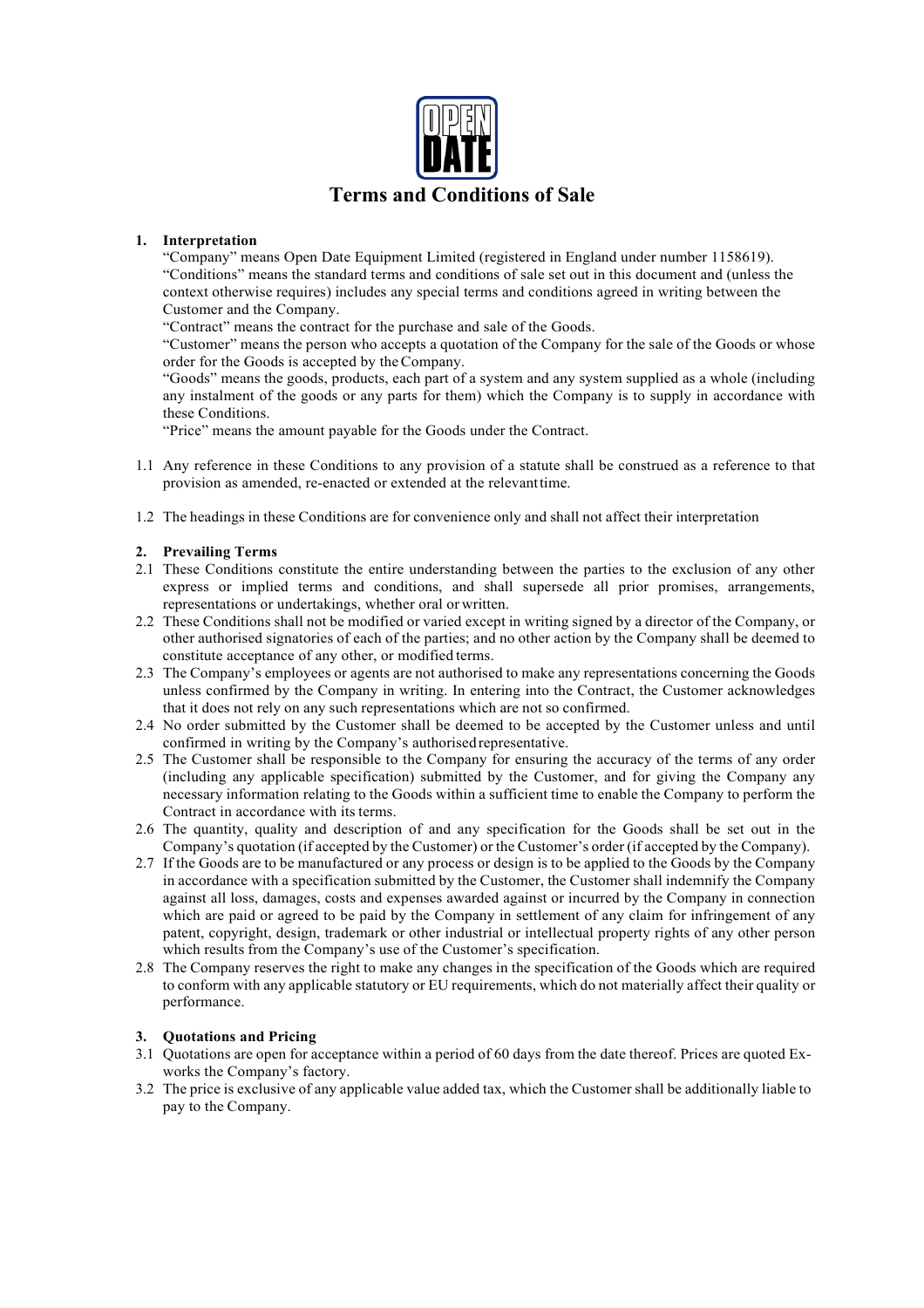## **Payment Terms**

- 3.1 The Price shall be paid either:
- 4.1.1by payment of the full invoice value in cleared funds within 30 days of the date of the Company's invoice; or
- 4.1.2paid by the instalments specified in the quotation and upon the date of the invoice for the amount concerned.
- 4.2 Sums overdue for 14 days or more shall bear interest calculated from the due date on a daily basis at a rate of 3% above the base lending rate of National Westminster Bank plc from time to time until payment in full including accrued interest.
- 4.3 If at any time the Customer:
- 4.3.1owes any money to the Company under these Conditions in excess of any credit terms allowed to the Customer;
- 4.3.2the Customer (other for the purposes of reconstruction or amalgamation) enters into an arrangement or composition with its creditors, has a receiver appointed over the whole or part of its undertaking or assets, enters into voluntary or compulsory liquidation or if, in the reasonable opinion of the Company, the Customer becomes unable to meet its debts as they fall due;

then and in any such event, the Company may, without prejudice to any other rights:

- a) require redelivery of or, instead, repossess all delivered Goods and, after prior written notice to the Customer, enter upon any premises occupied by the Customer in order to do so; and/or
- b) cancel the Contract in respect of any undelivered Goods without liability.
- 4.4 If the Customer wishes the Goods to be purchased under a credit arrangement made with a third party, the Company will not unreasonably withhold consent to the Customer's rights under this Agreement being assigned by the Customer to the third party. The acceptance of such credit arrangements shall not affect the amount of the payment obligations set out in theContract.
- 4.5 Time of payment shall be of the essence of theContract.

## **5 Cancellation**

Orders for Goods may only be cancelled at the Company's discretion up to 14 days of the date of despatch and only with the prior written agreement of the Company. The Customer will incur a penalty of 25% of the order value for all cancelled orders. Orders requiring unique or Special to type equipment cannot be cancelled.

## **6 Delivery**

- 6.1 Time for delivery shall not be the essence of the Contract, all delivery promises or forecasts whilst given in good faith are estimates only. The Company will use its best endeavours to meet quoted delivery dates but shall in no event be liable for any delay.
- 6.2 Default in delivery shall not entitle the Customer to repudiate the Contract.
- 6.3 Where Goods are to be delivered in instalments, each delivery shall constitute a separate contract and failure by the Company to deliver one or more of the instalments in accordance with these Conditions or any claim by the Customer in respect of any one or more instalments shall not entitle the Customer to treat the Contract as a whole as repudiated.

## **7 Loss or Damage in Transit**

- 7.1 The Goods shall be the sole risk of the Customer from the time of delivery to the Customer or his agent or any carrier engaged by or on behalf of theCustomer.
- 7.2 The Company shall not be liable in any way if the Goods are damaged in transit or for shortages unless the Customer notifies such damages or shortages in writing to the carriers and the Company within 7 days after receipt of the Goods.
- 7.3 In the event of non-delivery of the Goods the Customer of the Companies invoice will entertain no claim unless notice in writing of such non-delivery reaches the Company within 14 days after receipt of the Company's invoice.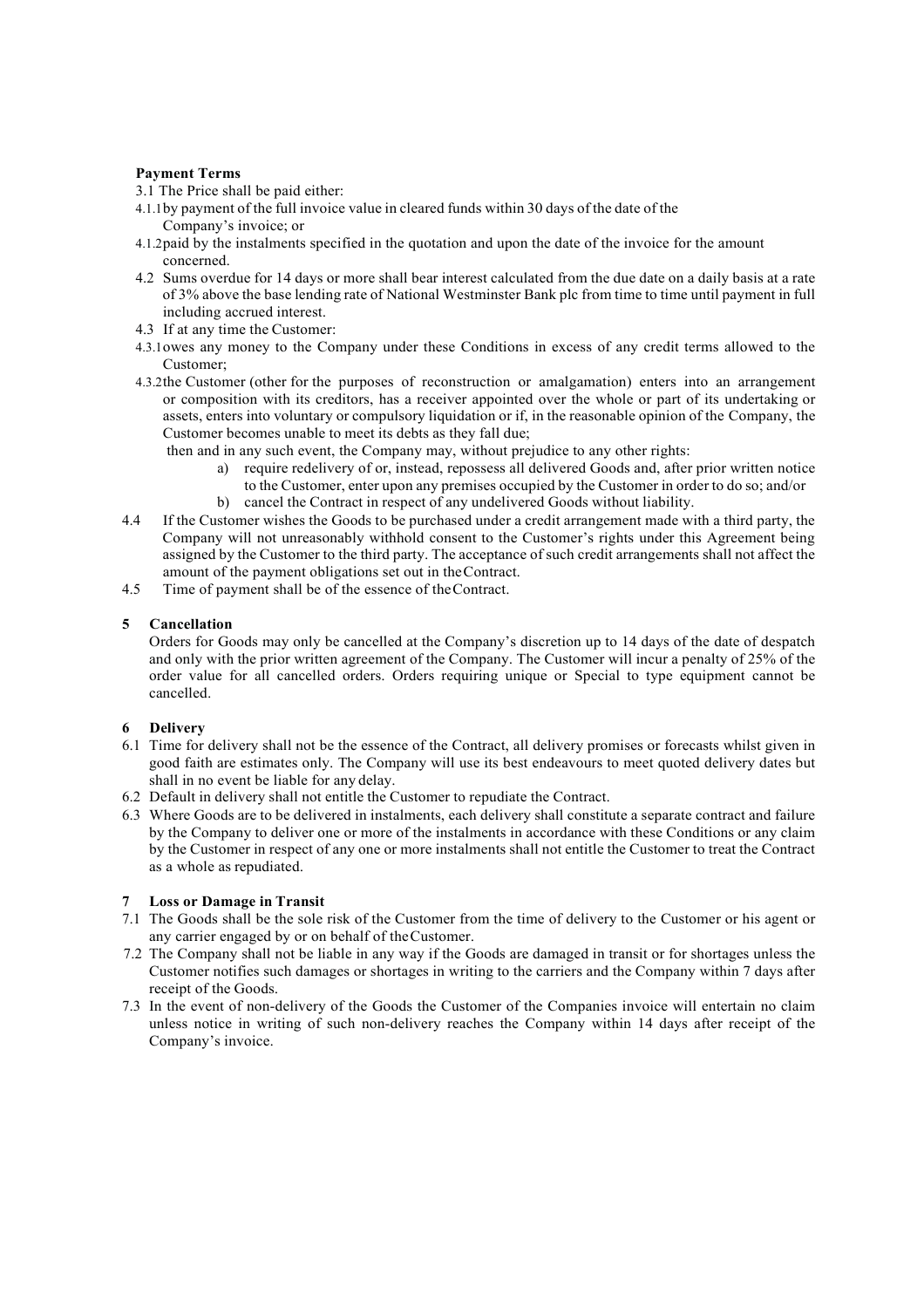#### **8 Risk and Title**

- 8.1 The Goods shall remain the property of the Company until the Price and any interest and other monies payable by the Customer to the Company under this Agreement have been paid in full.
- 8.2 Until payment of all sums due to the Company, the Customer shall be responsible for storing the delivered Goods safely and in proper conditions and in a manner which enables them to be identified and, if appropriate, retrieved by the Company.

# **9 Warranty**

- The Company Warrants that at the date of supply the Goods shall substantially correspond to the description and perform in the manner described in the documentation / manual(s) issued by the Company; and
- 9.1.2 be free from defects in workmanship and materials.
- 9.2 If at any time within 12 months from the date of delivery, the Customer notifies the Company that the Goods do not conform to the warranty in clause 10.1, the Customer may return the Goods and the Company will at its option and as its sole obligation under the warranty replace or repair the Goods as soon as practicable.
- 9.3 The warranty under clause 9.1 shall not apply to the replacement of consumable items, (foil, thermal ribbon, print bases, type etc), damage to surface finishes or in respect of any accidental damage or misuse by the Customer, or its employees or agents, or any third party or as a result any unauthorised attempts at repair, connection to other equipment or electrical surges or unsatisfactory environment.
- 9.4 Print heads utilised in thermal products and systems carry a 6 month warranty only provided they are used exclusively with thermal ribbon supplied by theCompany.

#### **10 Limitations to liability**

- 10.1Subject as expressly provided in these Conditions, and except where the Goods are sold to a person dealing as a consumer (within the meaning of the Unfair Contract Terms Act 1977) and subject to the express warranty given to the Customer under Clause 9 and in the light of the Customer's opportunity to take up a maintenance agreement, all conditions and warranties which otherwise would have been implied in relation to the sale of Goods by statute, common law, equity or usage relating to the merchantability, description or quality of the Goods or its fitness for any purpose are hereby expressly disclaimed.
- 10.2The Company shall not be liable to the Customer by reason of any representation (unless fraudulent), or any implied warranty, condition or other term, or any duty at common law, or under the express terms of the Contract, for any indirect, special or consequential loss or damage (whether for loss of profit or otherwise), costs, expenses or other claimsfor compensation whatsoever (whether caused by the negligence of the Company, its employees or agents or otherwise) which arise out of or in connection with the supply of the Goods or their use by the Customer, and the entire liability of the Company under or in connection with the Contract shall not exceed the Price, except as expressly provided in these Conditions
- 10.3Nothing in this clause 10 shall exclude or restrict liability for death or personal injury resulting from the Company's negligence.
- 10.4Any claim by the Customer which is based on any defect in the quality or condition of the Goods or their failure to correspond with specification shall (whether or not delivery is refused by the Customer) be notified to the Company within 7 days from the date of delivery or (where the defect or failure was not apparent on reasonable inspection) within a reasonable time after discovery of the defect or failure. If delivery is not refused, and the Customer does not notify the Company accordingly, the Customer shall not be entitled to reject the Goods and the Company shall have no liability for such defect or failure, and the Customer shall be bound to pay the Price as if the Goods had been delivered in accordance with the Contract.
- 10.5Where any valid claim in respect of any of the Goods which is based on any defect in the quality or condition of the Goods or their failure to meet specification is notified to the Company in accordance with these Condition, the Company shall be entitled to replace the Goods (or the part in question) free of charge, or at the Company's sole discretion, refund to the Customer the Price for the Goods (or a proportionate part of the Price), but the Company shall have no further liability to the Customer.